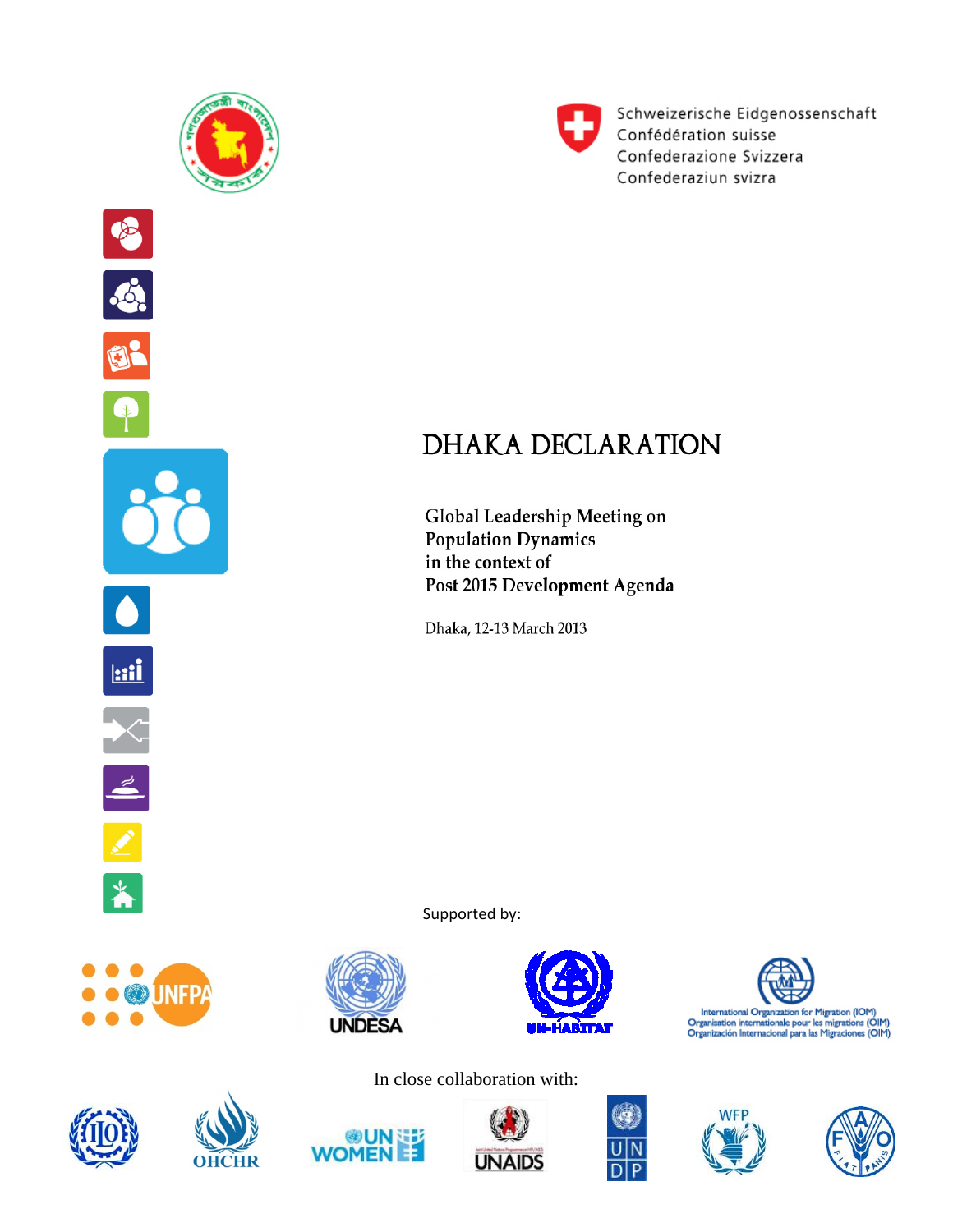## **Dhaka Declaration**

**on** 

## **Global Leadership Meeting on Population Dynamics in the context of the Post‐2015 Development Agenda**

We, the Ministers and representatives of the participating countries, met in Dhaka, Bangladesh, for the Global Leadership Meeting on Population Dynamics in the context of the Post-2015 Development Agenda.

2. We reaffirm that people are at the centre of sustainable development and that sustainable development must improve the lives and livelihoods of both present and future generations.

3. We recognize that population dynamics affects all three pillars of sustainable development; and we thus urge countries to address and integrate population dynamics into the post-2015 development agenda.

4. We note that population mega‐trends – continued population growth, population ageing, urbanization and migration – constitute important developmental challenges and opportunities in the  $21<sup>st</sup>$  century. These are also at the forefront of international and national development agendas. Population dynamics affect economic development, employment, income distribution, poverty, social protection and pensions. These also affect the realization of universal access to health, education, housing, sanitation, water, food and energy, and influence the lives and livelihoods of people, the sustainability of urban and rural areas and the environment.

5. We recognize that these linkages are influenced *inter alia* by advancing gender equality and empowerment of women and young people to enable them to make free and informed decisions about reproduction, sexuality, marriage and mobility as well as their participation in social, economic and political life within their communities and countries.

6. We acknowledge that population dynamics not only influence development at the national, regional and global levels but also are affected by them. We thus encourage local authorities, governments and inter‐governmental agencies/organizations to take population dynamics into account while formulating rural, urban, national and global development strategies and programmes.

7. We reaffirm, in this context, the Programme of Action adopted at the International Conference on Population and Development (ICPD) ( 1994) and its subsequent reviews and the key actions for its further implementation, the Beijing Platform for Action adopted at the Un Conference on Women (1995) and its subsequent reviews, the Programme of Action adopted at the HABITAT (1995) and its subsequent review and the key actions for its further implementation, the United Nations Millennium Declaration (2000), the outcome document of the United Nations Conference on Sustainable Development and Rio+20, the Report by the United Nations System Task Team on the Post‐2015 Development Agenda and the Chair's Conclusion on the UN High‐level Dialogue on Migration (2006), the outcomes of the annual meetings of the Global Forum for Migration and Development (GFMD).

8. We take note of the outcome document of the Global Thematic Consultation on Population Dynamics and the Post-2015 Development Agenda, with the following overarching recommendations:

- I. Adopt rights‐based and gender‐responsive approaches to population dynamics, including pursuing population policies, which eliminate discrimination and violence against vulnerable groups, including women and girls; promote gender equality and focus on enlarging individual freedom and choices and opportunities.
- II. Strengthen migration governance to achieve a balanced and equitable system that is socially and culturally acceptable to people and beneficial for all.
- III. Undertake and share knowledge through research and analysis on the linkages between population dynamics and development to promote the sustainability of rural, urban, regional, national and global development strategies; and ensure that these strategies respond to the changing characteristics and needs of all populations.
- IV. Promote development of human capital, notably health and education, throughout the life cycle. In this context, take into account the changing needs of people as they age, as well as the different needs of children, women and men; internal and international migrants; and rural and urban populations; invest in human capital throughout the life cycle.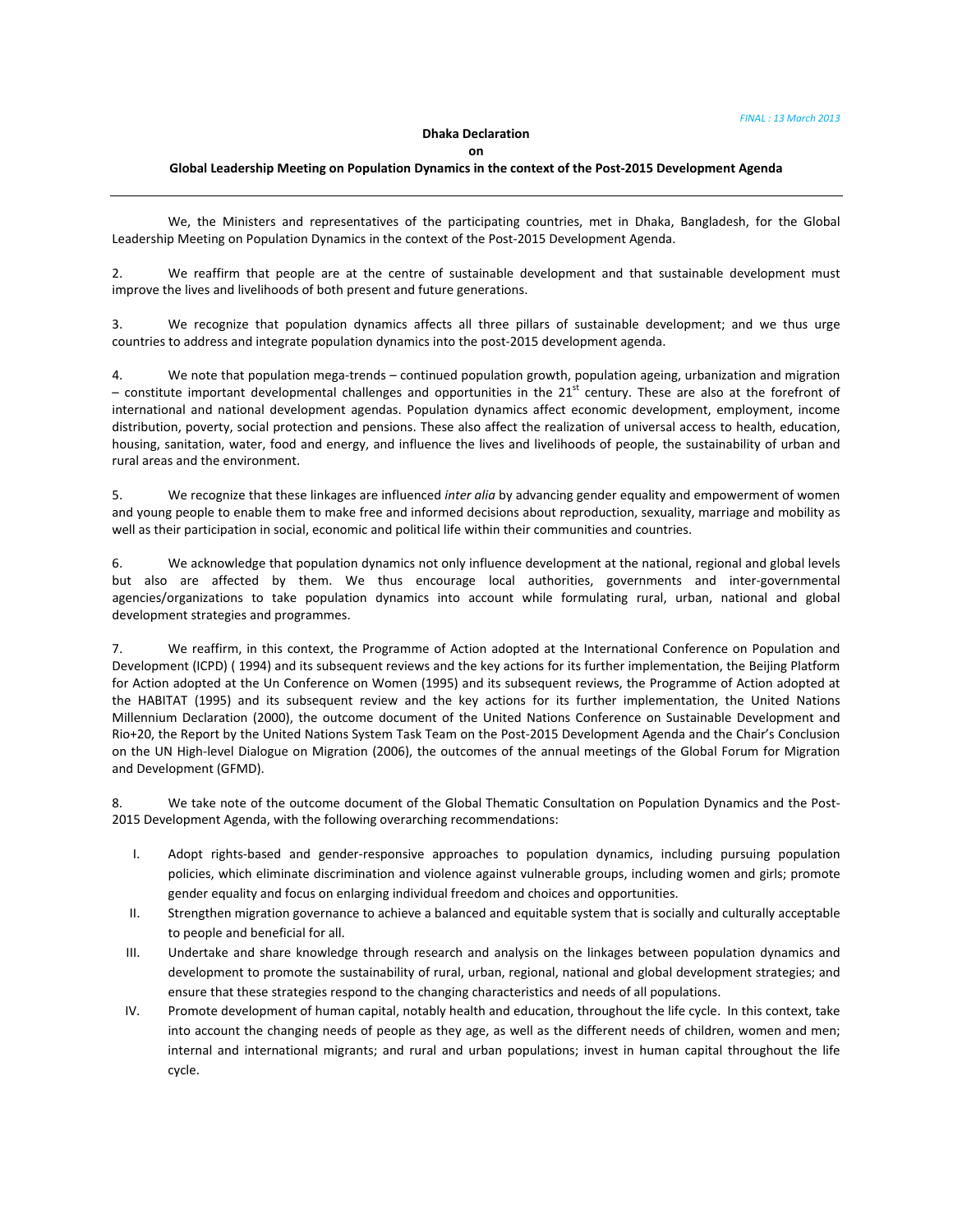- V. Provide special support to the poorest, disadvantaged and most vulnerable populations and empower every citizen to participate actively in the social, economic and political lives within their communities and countries, particularly women and young people.
- VI. Collect data and enhance capacity to analyses and make projections and draw scenarios to formulate forward‐looking development goals, targets and policies, including for skill enhancement, and to monitor progress towards internationally agreed development goals.
- VII. Provide targeted support to the most socially and economically disadvantaged and vulnerable populations, including those affected by climate change and natural disasters; and help to strengthen their resilience to social, economic and environmental shocks.
- VIII. Strengthen national capacities, including through international technical and financial assistance, for all aspects of population dynamics, including for effective governance of migration and human mobility.
- IX. Eradicate poverty and address income inequalities through sustained, inclusive and equitable economic and social development, in the context of sustainable development; generate and gain access to productive and remunerative employment and decent work, both at home and abroad; and adopt more comprehensive social protection measures.
- *X.* Develop as well as strengthen existing and innovative national, regional and global collaborative mechanisms and partnerships to help the countries concerned in addressing the challenges and seize the opportunities arising from changes in population size and structure, the demographic dividend, internal and international migration and urbanization.
- *XI.* Welcome the Madrid International Plan of Action on Ageing, the World Urban Forum and the London Summit on Family Planning; and encourage high level participation in the Second High‐level Dialogue (HLD) on Migration (HLD) (New York, October 2013) and in the next Global Forum on Migration and Development (GFMD) (Stockholm, 2014; Istanbul, 2015).

## *THEMATIC RECOMMENDATIONS:*

- 9. In the area of **high fertility and population growth**, we call upon States and all relevant stakeholders to:
	- I. Ensure sexual and reproductive health and reproductive rights, in line with ICPD (1994), and provide universal access to reproductive health services, including voluntary family planning, maternal health care as well as HIV/AIDS prevention, treatment, care and support.
	- II. Strengthen coverage and quality of pre‐primary, primary, secondary and tertiary education, particularly technical and vocational training, especially of the girl child, including through apprenticeship programmes in the developed countries.
	- III. Make significant efforts to seize the opportunities provided by the demographic dividend, including through investments in productive employment of young people.
	- IV. Improve and actively support opportunities for young people to gain access to productive employment and decent work, including through investment in youth employment programmes.
- 10. In the area of **low fertility and population ageing**, we call upon States and all relevant stakeholders to:
	- I. Eliminate discrimination based on age in order to ensure that people of all ages are able to contribute productively to their respective societies, to formulate policies that are sensitive and supportive of the family.
	- II. Provide higher coverage and adequate levels of social protections, including pensions and health care, including sexual and reproductive health, and ensure a balanced distribution of the human and financial costs of care.
	- III. Develop appropriate technologies, care services and infrastructure to accommodate the needs of older persons, commensurate to the stage of economic development and societal norms, structures, etc.
- 11. In the area of **migration and human mobility**, we call upon States and all relevant stakeholders to:
	- I. Ensure that migrants are considered as agents of development.
	- II. Ensure that migration is safe and orderly and that adequate protection and assistance are extended to all migrants, in particular to migrants caught in crises.